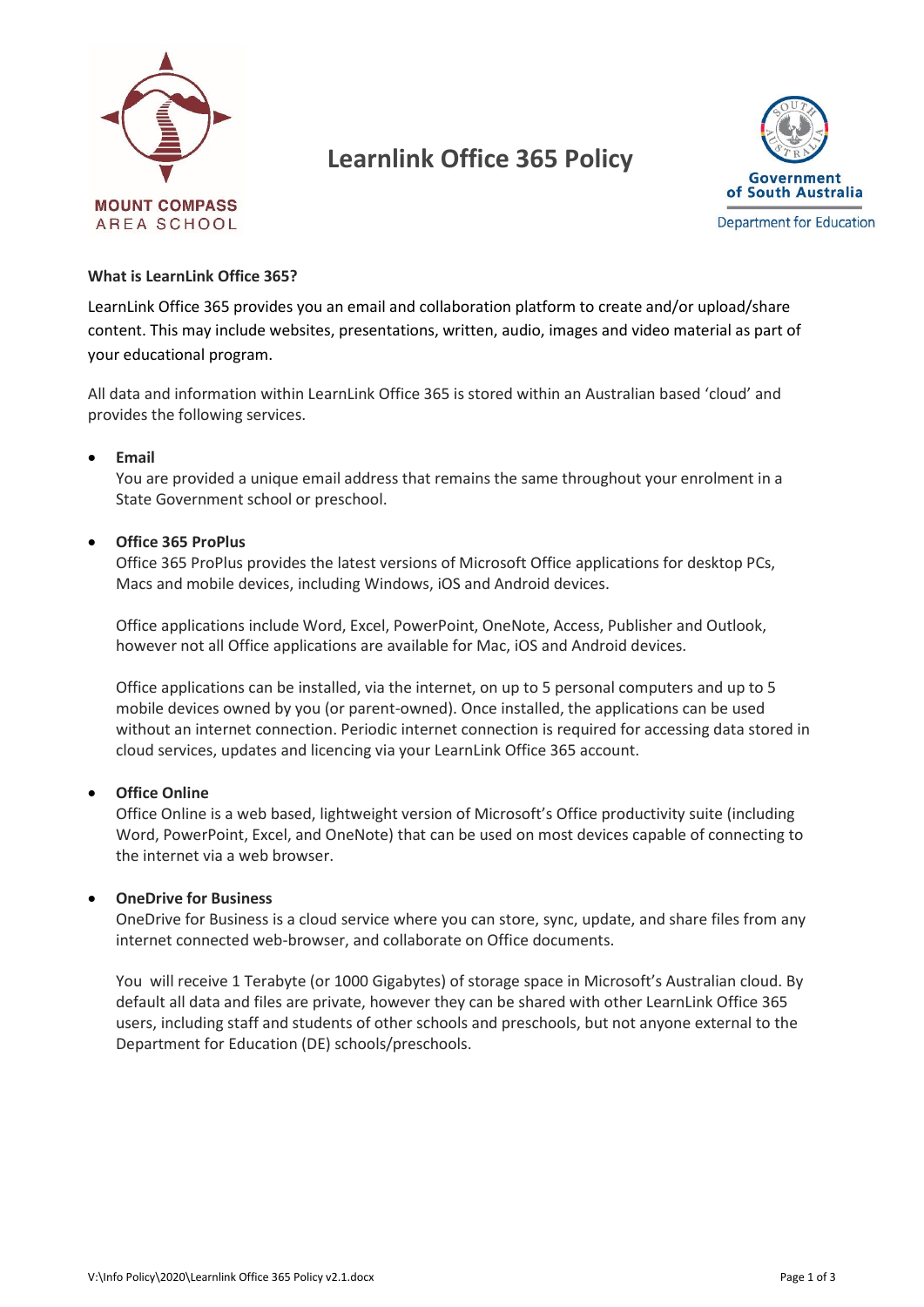# **Using LearnLink Office 365 Services**

You are required to sign conditions of use agreements before you have access to school computers, internet, and software which outlines acceptable use.

A number of services provided by LearnLink Office 365 require internet access.

When you are at a school internet access will be filtered by DE however access from home/off-site is not filtered by DE and as such, students should be supervised.

Please be aware that as with any internet use, it is possible (although unlikely) that viruses and/or other malicious software could be introduced to your personal computing devices via LearnLink Office 365 services (including email).

It is strongly recommended personal devices have suitable anti-virus / anti-malware software installed and regularly updated, and the device operating system is regularly updated.

You are responsible for the information/data in your LearnLink Office 365 account and any important information should be backed up. LearnLink Office 365 including Office 365 ProPlus is only to be used in relation to delivering curriculum objectives, and must not be used to store, transmit or share sensitive or personal information.

# **Installing Office 365 ProPlus**

Office 365 ProPlus applications will need to be installed on a computer or mobile device (personal device) before it can be used.

Although unlikely, it is possible that installing Office 365 ProPlus on your personal device may cause problems, such as conflicts with other software you have installed.

It is recommended that you:

- Backup your personal device, prior to installing Office 365 ProPlus application(s); and
- Ensure your personal device meets or exceeds the Office 365 System Requirements [https://products.office.com/en-au/office-system-requirements.](https://products.office.com/en-au/office-system-requirements)

## **What if I do not want my child(ren) to use the LearnLink Office 365 Services?**

Mount Compass Area School requires written notification if you do not consent to your child(ren) using the additional LearnLink Office 365 Services.

Please use [dl.0289.info@schools.sa.edu.au](mailto:dl.0289.info@schools.sa.edu.au) to notify the school.

## **How will I access the LearnLink Office 365 Services?**

LearnLink Office 365 services can be accessed by logging into the DE LearnLink student portal [http://www.learnlink.sa.edu.au.](http://www.learnlink.sa.edu.au/)